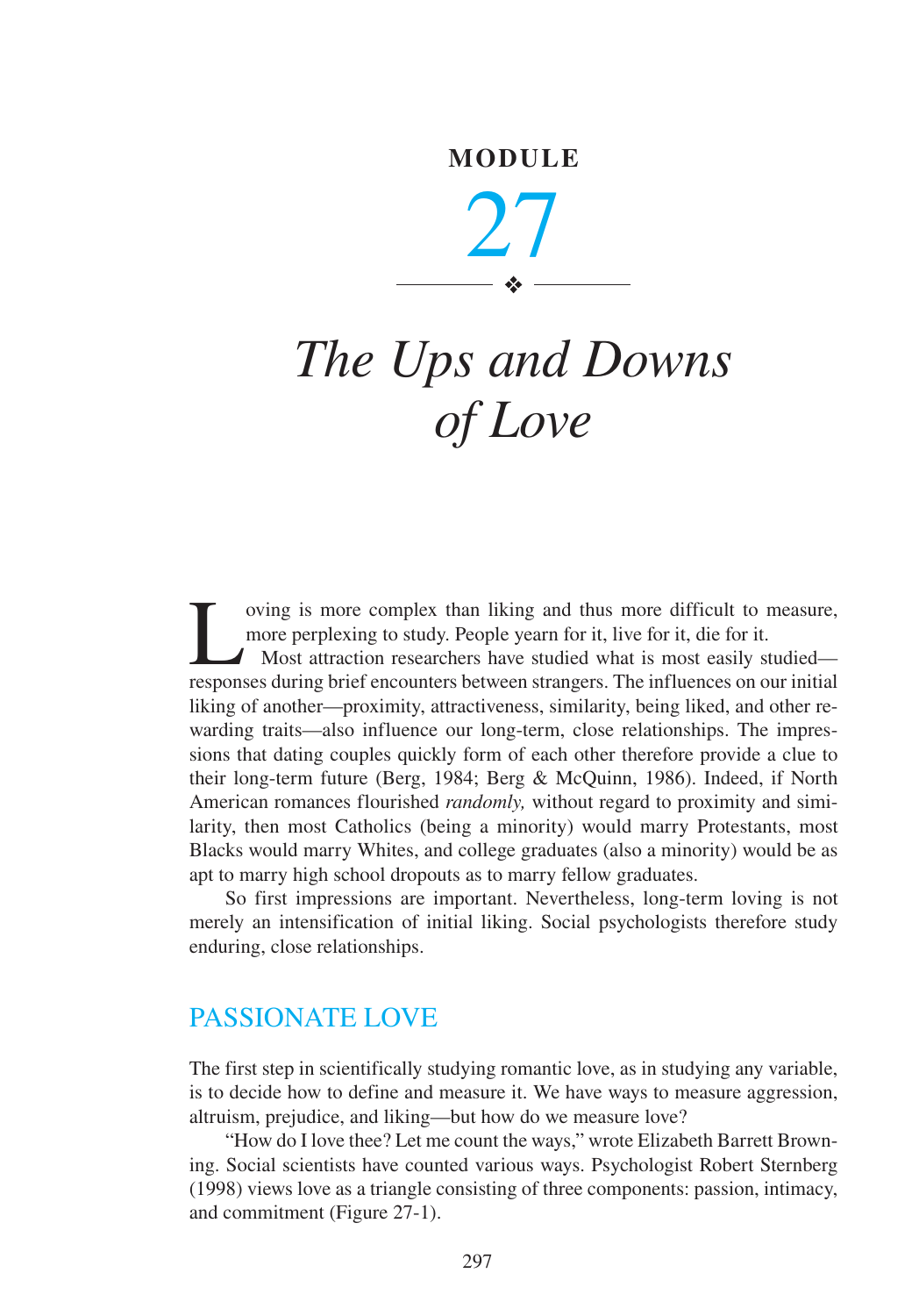

**Robert Sternberg's (1988) conception of kinds of loving as combinations of three basic components of love.**

Some elements of love are common to all loving relationships: mutual understanding, giving and receiving support, enjoying the loved one's company. Some elements are distinctive. If we experience passionate love, we express it physically, we expect the relationship to be exclusive, and we are intensely fascinated with our partner. You can see it in our eyes.

Zick Rubin (1973) confirmed this. He administered a love scale to hundreds of University of Michigan dating couples. Later, from behind a one-way mirror in a laboratory waiting room, he clocked eye contact among "weak-love" and "stronglove" couples (mutual gaze conveys liking and averted eye gaze conveys ostracism [Wirth et al., 2010]). So Rubin's result will not surprise you: The strong-love couples gave themselves away by gazing long into each other's eyes. When talking, they also nod their head, smile naturally, and lean forward (Gonzaga et al., 2001). When observing speed-daters, it takes but a few seconds to make a reasonably accurate guess as to whether one person is interested in another (Place et al., 2009).



Activity 27.1

**Passionate love** is emotional, exciting, intense. Elaine Hatfield (1988) defined it as *"a state of intense longing for union with another"* (p. 193). If reciprocated, one feels fulfilled and joyous; if not, one feels empty or despairing. Like other forms of emotional excitement, passionate love involves a roller coaster of elation and gloom, tingling exhilaration and dejected misery.

# *A Theory of Passionate Love*

To explain passionate love, Hatfield notes that a given state of arousal can be steered into any of several emotions, depending on how we attribute the arousal. An emotion involves both body and mind—both arousal and the way we interpret and label that arousal. Imagine yourself with pounding heart and trembling hands: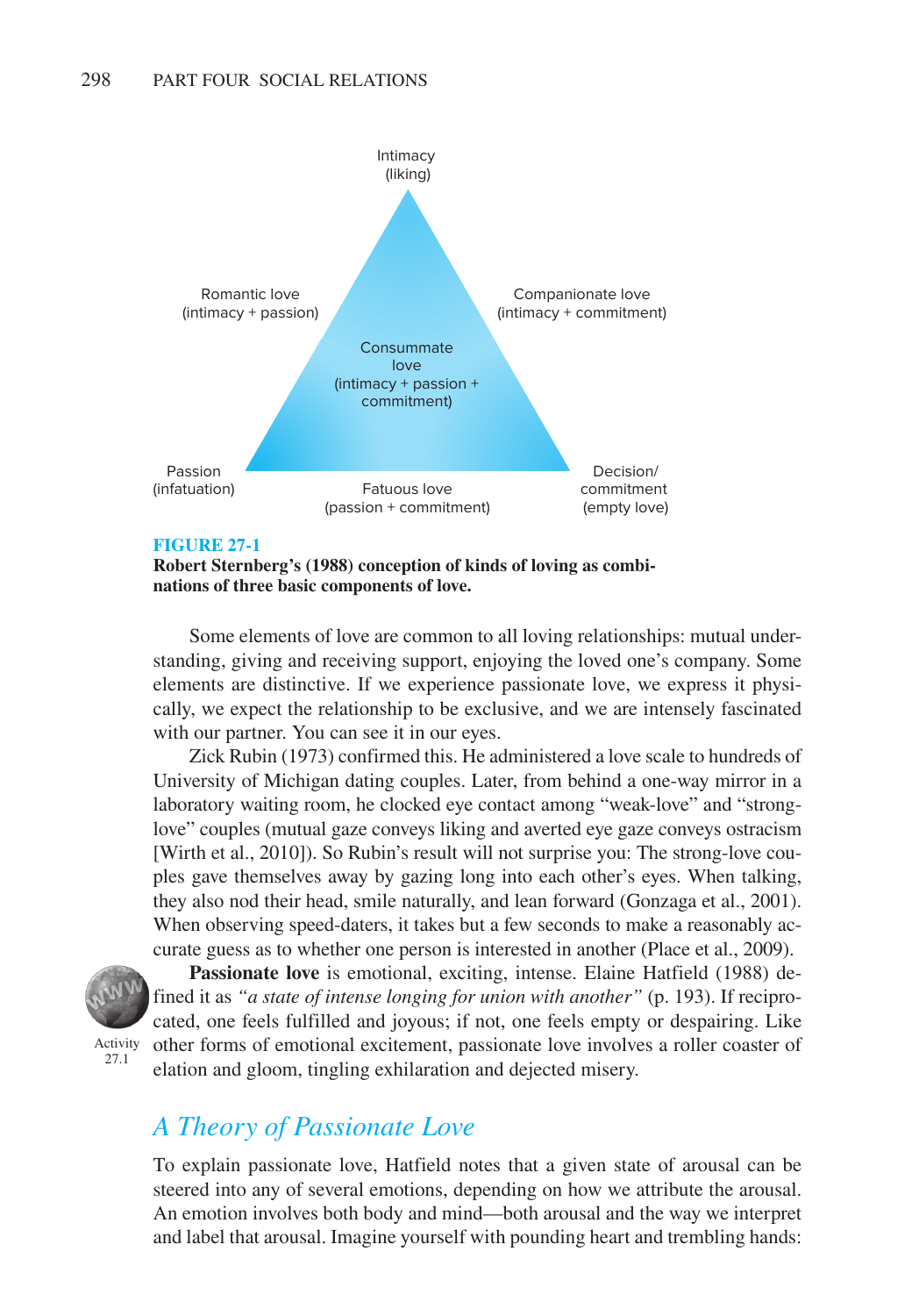Are you experiencing fear, anxiety, joy? Physiologically, one emotion is quite similar to another. You may therefore experience the arousal as joy if you are in a euphoric situation, anger if your environment is hostile, and passionate love if the situation is romantic. In this view, passionate love is the psychological experience of being biologically aroused by someone we find attractive.

If indeed passion is a revved-up state that's labeled "love," then whatever revs one up should intensify feelings of love. In several experiments, college men aroused by reading or viewing erotic materials had a heightened response to a woman—for example, by scoring much higher on a love scale when describing their girlfriend (Carducci et al., 1978; Dermer & Pyszczynski, 1978). Proponents of the **two-factor theory of emotion,** developed by Stanley Schachter and Jerome Singer (1962), argue that when the revved-up men responded to a woman, they easily misattributed some of their own arousal to her.

According to this theory, being aroused by *any* source should intensify passionate feelings—provided that the mind is free to attribute some of the arousal to a romantic stimulus. In a dramatic and famous demonstration of this phenomenon, Donald Dutton and Arthur Aron (1974) had an attractive young woman approach individual young men as they crossed a narrow, wobbly, 450-foot-long suspension walkway hanging 230 feet above British Columbia's rocky Capilano River. The woman asked each man to help her fill out a class questionnaire. When he had finished, she scribbled her name and phone number and invited him to call if he wanted to hear more about the project. Most accepted the phone number, and half who did so called. By contrast, men approached by the woman on a low, solid bridge rarely called. Once again, physical arousal accentuated romantic responses.

Scary movies, roller-coaster rides, and physical exercise have the same effect, especially to those we find attractive (Foster et al., 1998; White & Kight, 1984). The effect holds true with married couples, too. Those who do exciting activities together report the best relationships. And after doing an arousing rather than a mundane laboratory task (roughly the equivalent of a three-legged race on their hands and knees), couples also reported higher satisfaction with their overall relationship (Aron et al., 2000). Adrenaline makes the heart grow fonder.

As this suggests, passionate love is a biological as well as a psychological phenomenon. Research by social psychologist Arthur Aron and colleagues (2005) indicates that passionate love engages dopamine-rich brain areas associated with reward (Figure 27-2).

Love is also a social phenomenon. Love is more than lust, notes Ellen Berscheid (2010). Supplement sexual desire with a deepening friendship and the result is romantic love. Passionate love  $=$  lust  $+$  attachment.

## *Variations in Love: Culture and Gender*

There is always a temptation to assume that most others share our feelings and ideas. We assume, for example, that love is a precondition for marriage. Most cultures—89 percent in one analysis of 166 cultures—do have a concept of romantic love, as reflected in flirtation or couples running off together (Jankowiak &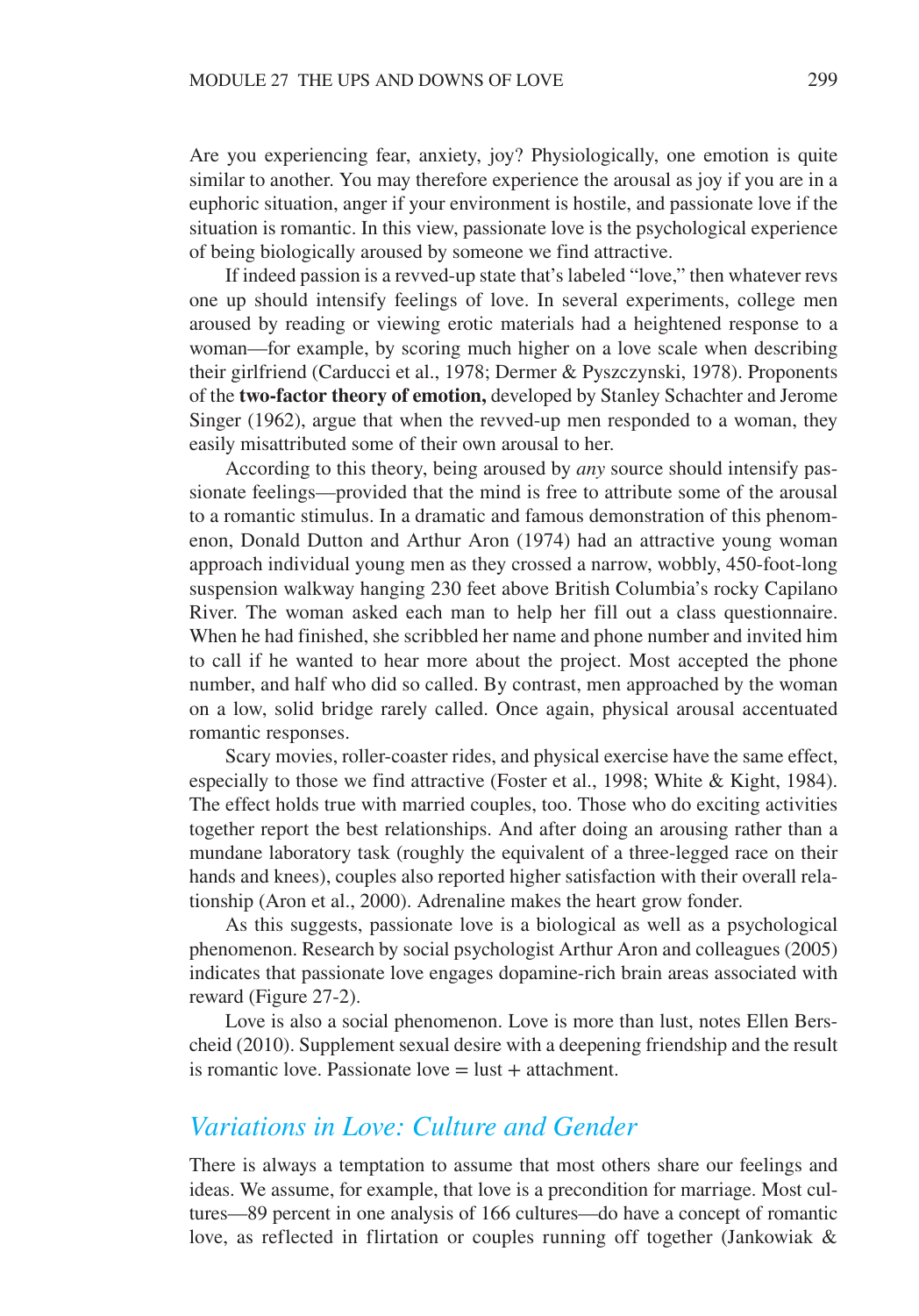

**This is your brain on love.** MRI scans from young adults intensely in love revealed areas, such as the caudate nucleus, that became more active when gazing at the loved-one's photo (but not when gazing at the photo of another acquaintance). Source: Aron et al., 2005.

Fischer, 1992). But in some cultures, notably those practicing arranged marriages, love tends to follow rather than to precede marriage. Even many people in the United States disconnected love and marriage just a half-century ago: In the 1960s, only 24 percent of college women and 65 percent of college men considered love to be the basis of marriage. In more recent years, nearly all college students believe this (Reis & Aron, 2008).

#### *Gender*

Do males and females differ in how they experience passionate love? Studies of men and women falling in and out of love reveal some surprises. Most people, including the writer of the following letter to a newspaper advice columnist, suppose that women fall in love more readily:

#### Dear Dr. Brothers:

Do you think it's effeminate for a 19-year-old guy to fall in love so hard it's like the whole world's turned around? I think I'm really crazy because this has happened several times now and love just seems to hit me on the head from nowhere. . . . My father says this is the way girls fall in love and that it doesn't happen this way with guys—at least it's not supposed to. I can't change how I am in this way but it kind of worries me.—P.T. (quoted by Dion & Dion, 1985)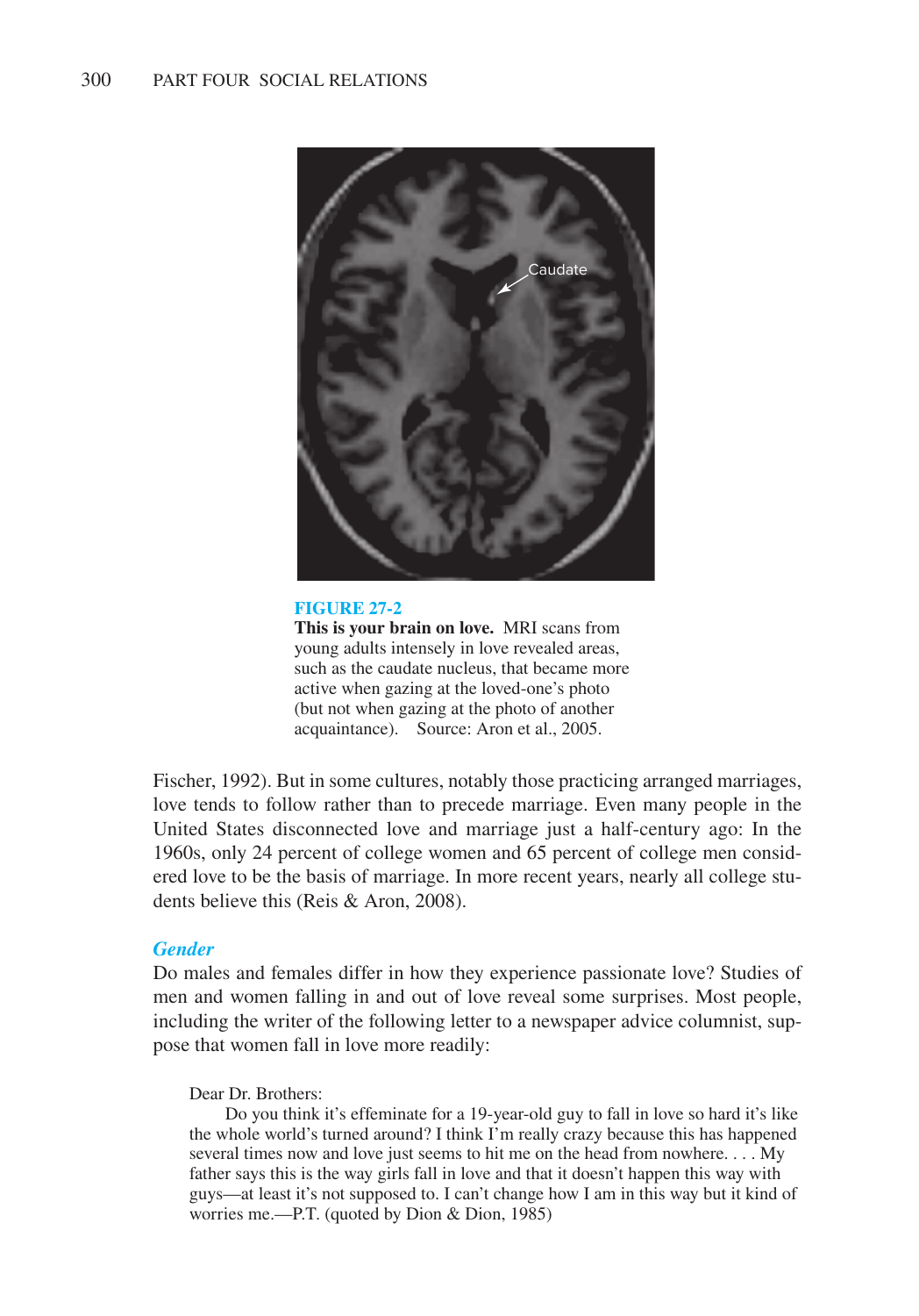P.T. would be reassured by the repeated finding that it is actually men who tend to fall in love more readily (Ackerman et al., 2011; Dion & Dion, 1985). Men also seem to fall out of love more slowly and are less likely than women to break up a premarital romance. In heterosexual relationships, it's men, not women, who most often are first to say "I love you" (Ackerman et al., 2011).

Once in love, however, women are typically as emotionally involved as their partners, or more so. They are more likely to report feeling euphoric and "giddy and carefree," as if they were "floating on a cloud." Women are also somewhat more likely than men to focus on the intimacy of the friendship and on their concern for their partner. Men are more likely than women to think about the playful and physical aspects of the relationship (Hendrick & Hendrick, 1995).

## COMPANIONATE LOVE



Activity 27.2

Although passionate love burns hot, like a relationship booster rocket, it eventually simmers down once the relationship reaches a stable orbit. The high of romance may be sustained for a few months, even a couple of years. But no high lasts forever. "When you're in love it's the most glorious two-and-a-half days of your life," jested comedian Richard Lewis. The novelty, the intense absorption in the other, the tingly thrill of the romance, the giddy "floating on a cloud" feeling fades. After 2 years of marriage, spouses express affection about half as often as when they were newlyweds (Huston & Chorost, 1994). About 4 years after marriage, the divorce rate peaks in cultures worldwide (Fisher, 1994). If a close relationship is to endure, it will settle to a steadier but still warm afterglow called **companionate love.** The passion-facilitating hormones (testosterone, dopamine, adrenaline) subside, while the hormone oxytocin supports feelings of attachment and trust (Taylor et al., 2010).

Unlike the wild emotions of passionate love, companionate love is lower key; it's a deep, affectionate attachment. It activates different parts of the brain (Aron et al., 2005). And it is just as real. Nisa, a !Kung San woman of the African Kalahari Desert, explains: "When two people are first together, their hearts are on fire and their passion is very great. After a while, the fire cools and that's how it stays. They continue to love each other, but it's in a different way—warm and dependable" (Shostak, 1981).

The cooling of passionate love over time and the growing importance of other factors, such as shared values, can be seen in the feelings of those who enter arranged versus love-based marriages in India. Those who married for love reported diminishing feelings of love after a 5-year newlywed period. By contrast, those in arranged marriages reported *more* love after 5 years (Gupta & Singh, 1982; Figure 27-3; for other data on the seeming success of arranged marriages, see Myers et al., 2005, Thakar & Epstein, 2011, and Yelsma & Athappilly, 1988).

The cooling of intense romantic love often triggers a period of disillusion, especially among those who believe that romantic love is essential both for a marriage and for its continuation. Compared with North Americans, Asians tend to focus less on personal feelings and more on the practical aspects of social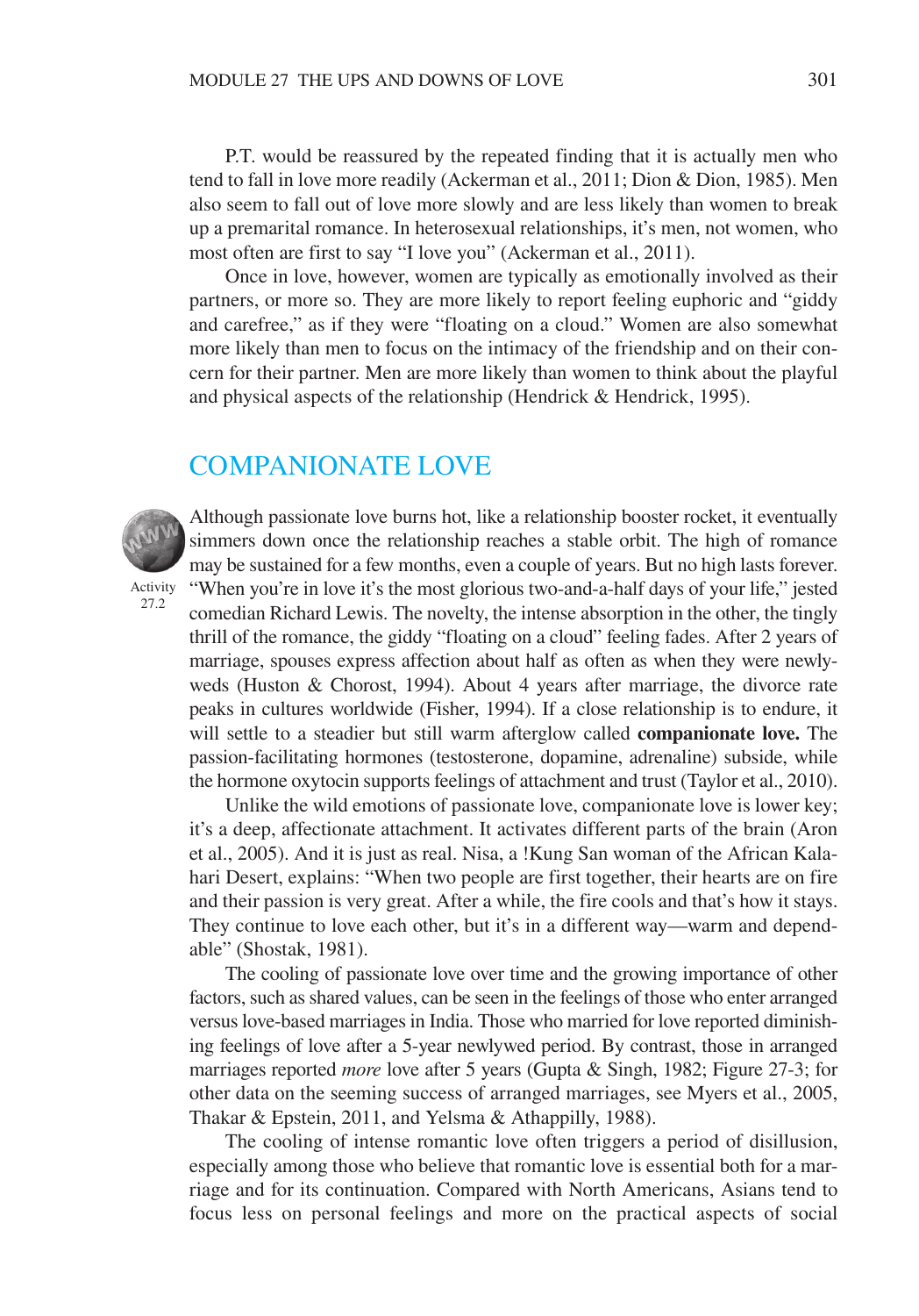

**Romantic love between partners in arranged or love marriages in Jaipur, India.** Source: Data from Gupta & Singh (1982).

attachments (Dion & Dion, 1988; Sprecher & Toro-Morn, 2002; Sprecher et al., 1994b). Thus, they are less vulnerable to disillusionment. Asians are also less prone to the self-focused individualism that in the long run can undermine a relationship and lead to divorce (Dion & Dion, 1991; Triandis et al., 1988).

The decline in intense mutual fascination may be natural and adaptive for species survival. The result of passionate love is often children, whose survival is aided by the parents' waning obsession with each other (Kenrick & Trost, 1987). Nevertheless, for those married more than 20 years, some of the lost romantic feeling is often renewed as the family nest empties and the parents are once again free to focus their attention on each other (Hatfield  $\&$  Sprecher, 1986; White  $\&$ Edwards, 1990). "No man or woman really knows what love is until they have been married a quarter of a century," said Mark Twain. If the relationship has been intimate, mutually rewarding, and rooted in a shared life history, companionate love deepens. But what is intimacy? And what is mutually rewarding?

# MAINTAINING CLOSE RELATIONSHIPS

What factors influence the ups and downs of our close relationships? Let's consider two: equity and intimacy.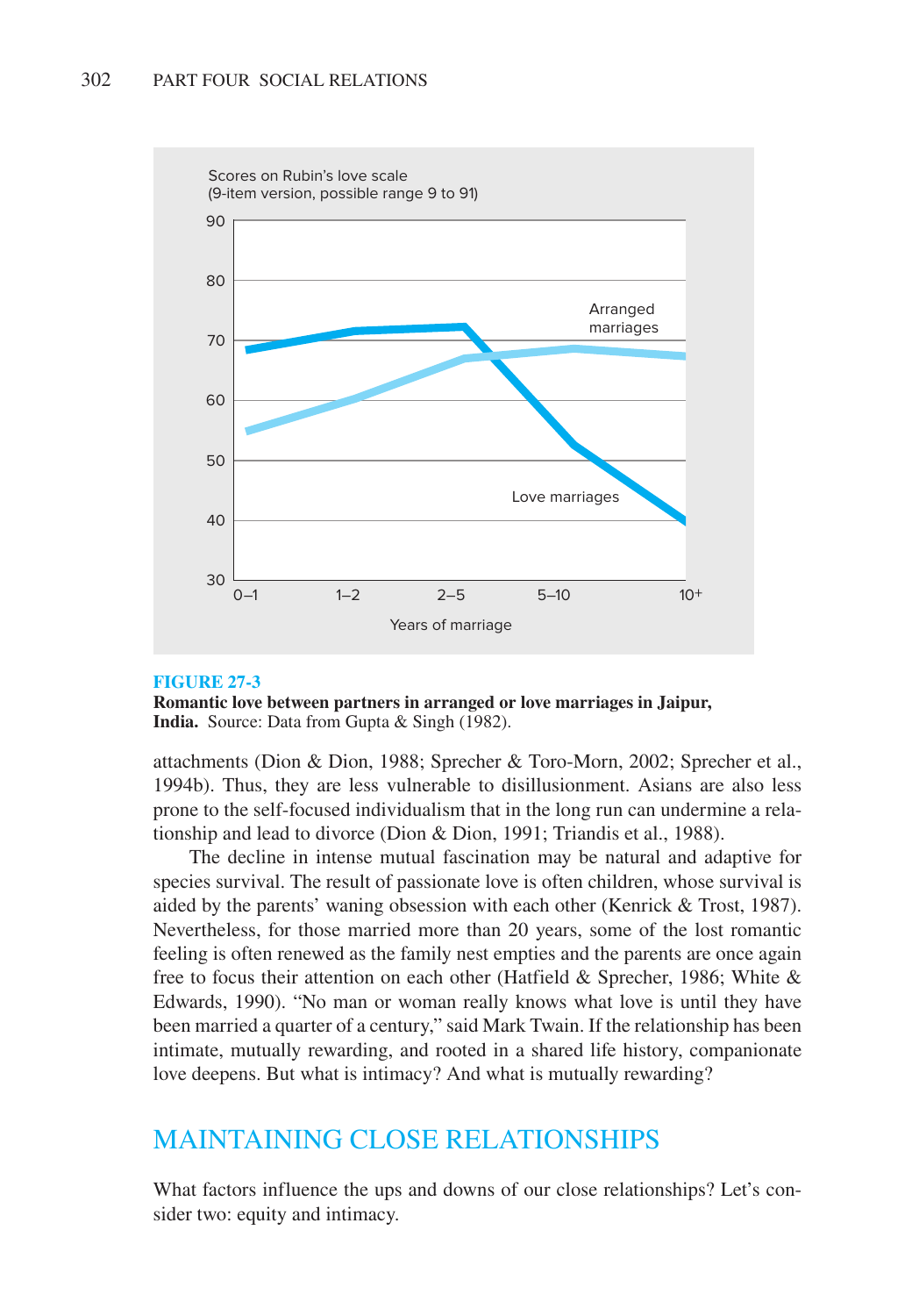# *Equity*

If each partner pursues his or her personal desires willy-nilly, the relationship will die. Therefore, our society teaches us to exchange rewards by the **equity** principle of attraction: What you and your partner get out of a relationship should be proportional to what you each put into it (Hatfield et al., 1978). If two people receive equal outcomes, they should contribute equally; otherwise one or the other will feel it is unfair. If both feel their outcomes correspond to the assets and efforts each contributes, then both perceive equity.

Strangers and casual acquaintances maintain equity by exchanging benefits: You lend me your class notes; later, I'll lend you mine. I invite you to my party; you invite me to yours. Those in an enduring relationship, including roommates and those in love, do not feel bound to trade similar benefits—notes for notes, parties for parties (Berg, 1984). They feel freer to maintain equity by exchanging a variety of benefits ("When you drop by to lend me your notes, why don't you stay for dinner?") and eventually to stop keeping track of who owes whom.

#### *Long-Term Equity*

Is it crass to suppose that friendship and love are rooted in an equitable exchange of rewards? Don't we sometimes give in response to a loved one's need, without expecting anything in return? Indeed, those involved in an equitable, long-term relationship are unconcerned with short-term equity. Margaret Clark and Judson Mills (1979, 1993; Clark, 1984, 1986) have argued that people even take pains to *avoid* calculating any exchange benefits. When we help a good friend, we do not want instant repayment. If someone invites us for dinner, we wait before reciprocating, lest the person attribute the motive for our return invitation to be merely paying off a social debt. True friends tune into one another's needs even when reciprocation is impossible (Clark et al., 1986, 1989). Similarly, happily married people tend not to keep score of how much they are giving and getting (Buunk & Van Yperen, 1991; Clark et al., 2010). As people observe their partners being selfgiving, their sense of trust grows (Wieselquist et al., 1999).

Previously we noted an equity principle at work in the matching phenomenon: People usually bring equal assets to romantic relationships. Often, they are matched for attractiveness, status, and so forth. If they are mismatched in one area, such as attractiveness, they tend to be mismatched in some other area, such as status. But in total assets, they are an equitable match. No one says, and few even think, "I'll trade you my good looks for your big income." But especially in relationships that last, equity is the rule.

## *Perceived Equity and Satisfaction*

In one survey, "sharing household chores" ranked third (after "faithfulness" and a "happy sexual relationship") among nine things that people saw as marks of successful marriages (Pew Research Center, 2007b). Indeed, those in an equitable relationship are typically content (Fletcher et al., 1987; Hatfield et al., 1985; Van Yperen & Buunk, 1990). Those who perceive their relationship as inequitable feel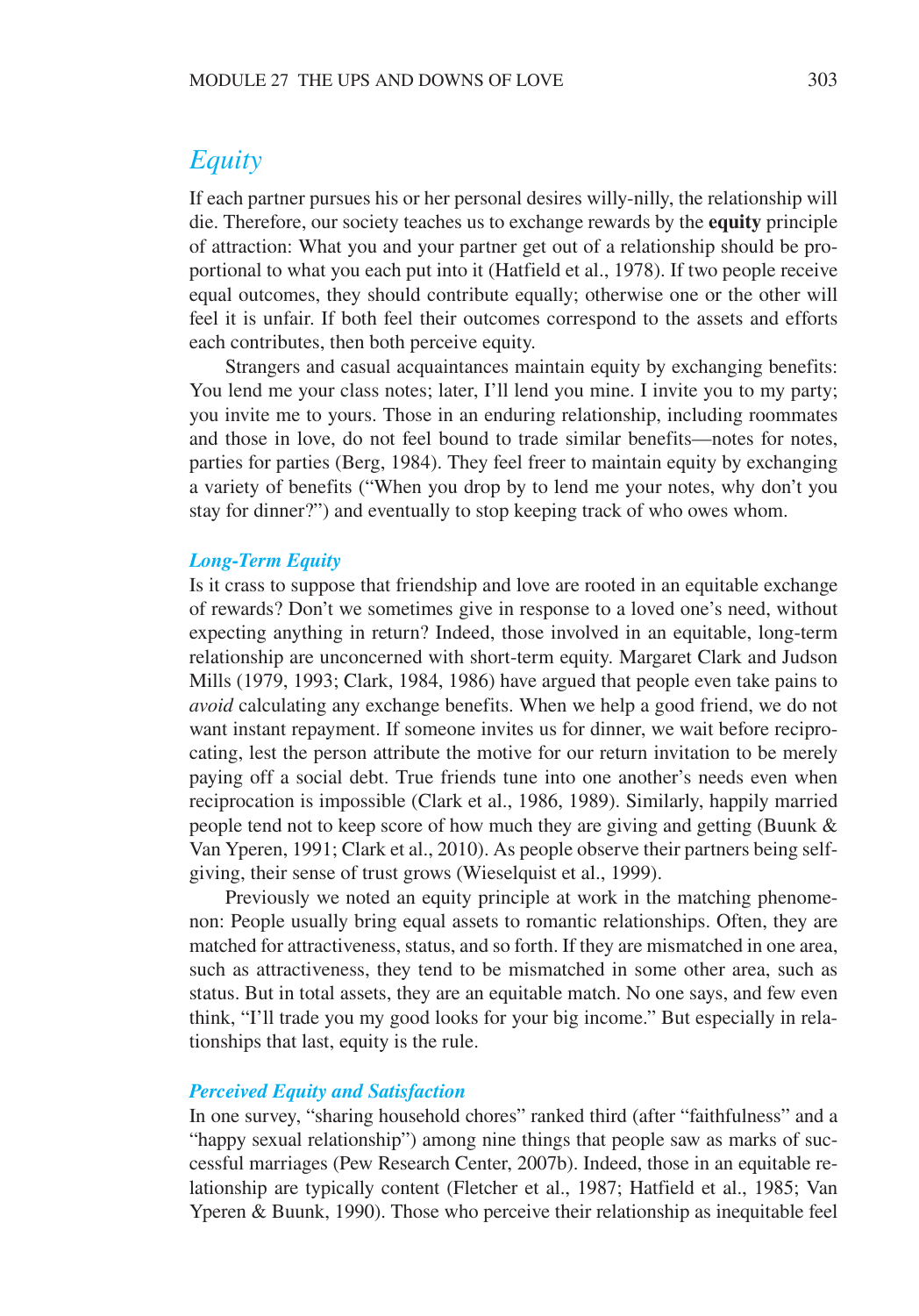discomfort: The one who has the better deal may feel guilty and the one who senses a raw deal may feel strong irritation. (Given the self-serving bias—most husbands perceive themselves as contributing more housework than their wives credit them for—the person who is "overbenefited" is less sensitive to the inequity.)

Robert Schafer and Patricia Keith (1980) surveyed several hundred married couples of all ages, noting those who felt their marriages were somewhat unfair because one spouse contributed too little to the cooking, housekeeping, parenting, or providing. Inequity took its toll: Those who perceived inequity also felt more distressed and depressed. During the child-rearing years, when wives often feel underbenefited and husbands overbenefited, marital satisfaction tends to dip. During the honeymoon and empty-nest stages, spouses are more likely to perceive equity and to feel satisfaction with their marriages (Feeney et al., 1994). When both partners freely give and receive, and make decisions together, the odds of sustained, satisfying love are good.

## *Self-Disclosure*

Deep, companionate relationships are intimate. They enable us to be known as we truly are and to feel accepted. We discover this delicious experience in a good marriage or a close friendship—a relationship where trust displaces anxiety and where we are free to open ourselves without fear of losing the other's affection (Holmes & Rempel, 1989). Such relationships are characterized by **self-disclosure** (Derlega et al., 1993). As a relationship grows, self-disclosing partners reveal more and more of themselves to each other; their knowledge of each other penetrates to deeper levels. In relationships that flourish, much of this self-disclosure shares successes and triumphs, and mutual delight over good happenings (Gable et al., 2006). When a friend rejoices with us over good news, it not only increases our joy about the happy event but also helps us feel better about the friendship (Reis et al., 2010).

Experiments have probed both the *causes* and the *effects* of self-disclosure. When are people most willing to disclose intimate information concerning "what you like and don't like about yourself" or "what you're most ashamed and most proud of"? And what effects do such revelations have on those who reveal and receive them?

The most reliable finding is the **disclosure reciprocity** effect: Disclosure begets disclosure (Berg, 1987; Miller, 1990; Reis & Shaver, 1988). We reveal more to those who have been open with us. But intimate disclosure is seldom instant. (If it is, the person may seem indiscreet and unstable.) Appropriate intimacy progresses like a dance: I reveal a little, you reveal a little—but not too much. You then reveal more, and I reciprocate.

For those in love, deepening intimacy is exciting. "Rising intimacy will create a strong sense of passion," note Roy Baumeister and Ellen Bratslavsky (1999). This helps explain why those who remarry after the loss of a spouse tend to begin the new marriage with an increased frequency of sex, and why passion often rides highest when intimacy is restored following severe conflict.

Some people—most of them women—are especially skilled "openers"; they easily elicit intimate disclosures from others, even from those who normally don't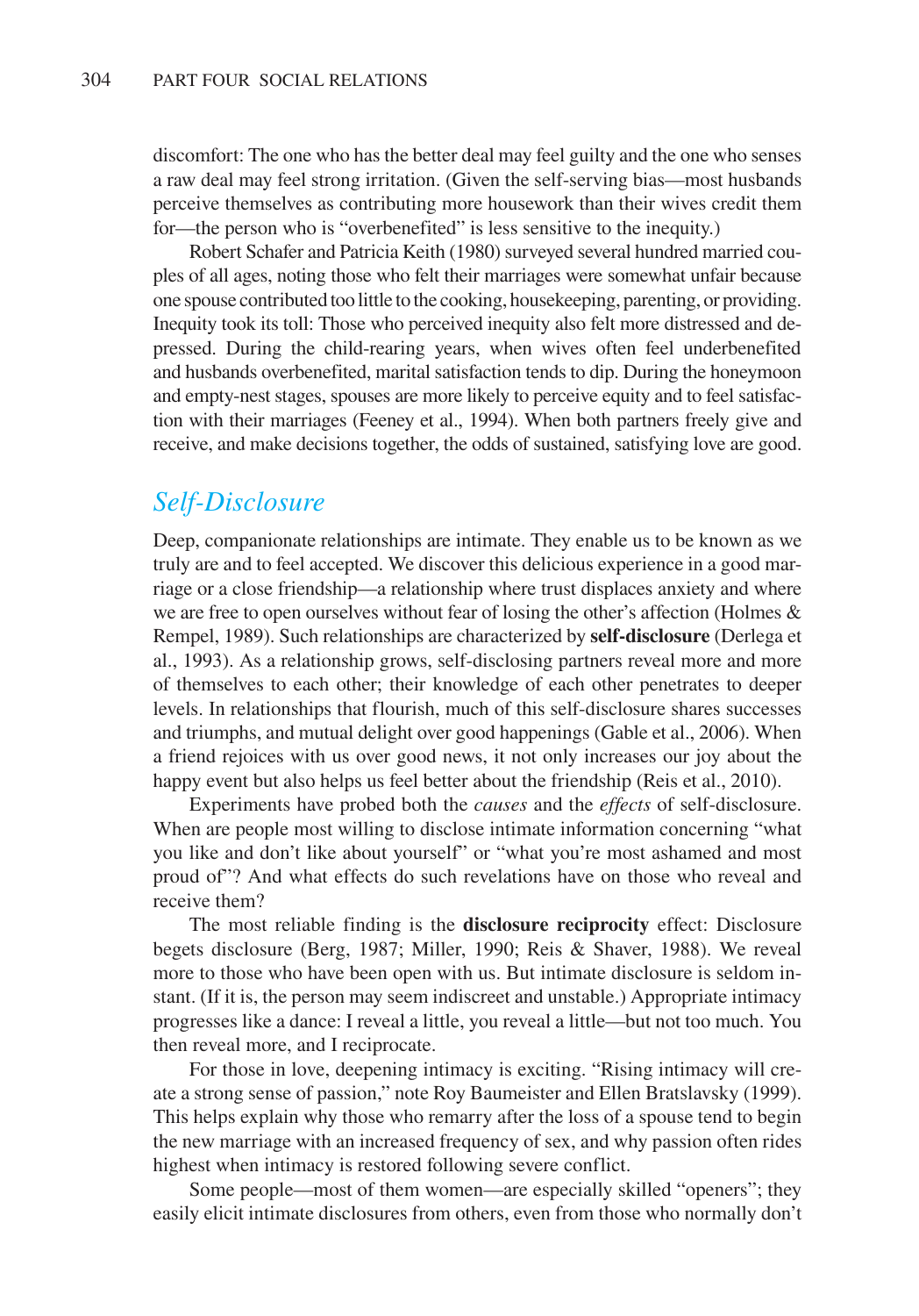reveal very much of themselves (Pegalis et al., 1994; Shaffer et al., 1996). Such people tend to be good listeners. During conversation, they maintain attentive facial expressions and appear to be comfortably enjoying themselves (Purvis et al., 1984). They may also express interest by uttering supportive phrases while their conversational partner is speaking. They are what psychologist Carl Rogers (1980) called "growth-promoting" listeners—people who are genuine in revealing their own feelings, who are accepting of others' feelings, and who are empathic, sensitive, reflective listeners.

What are the effects of such self-disclosure? Humanistic psychologist Sidney Jourard (1964) argued that dropping our masks, letting ourselves be known as we are, nurtures love. He presumed that it is gratifying to open up to another and then to receive the trust another implies by being open with us. People feel better on days when they have disclosed something significant about themselves, such as their being lesbian or gay, and feel worse when concealing their identity (Beals et al., 2009). Those whose days include more deep or substantive discussions, rather than just small talk, tend to be happier. That's what Mathias Mehl and coresearchers (2010) found after equipping 70 undergraduates with recording devices that snatched 30-second conversational snippets five times each hour over 4 days.

Having an intimate friend with whom we can discuss threats to our self-image seems to help us survive stress (Swann & Predmore, 1985). A true friendship is a special relationship that helps us cope with our other relationships. "When I am with my friend," reflected the Roman playwright Seneca, "methinks I am alone, and as much at liberty to speak anything as to think it." At its best, marriage is such a friendship, sealed by commitment.

Intimate self-disclosure is also one of companionate love's delights. The most self-revealing dating and married couples tend to enjoy the most satisfying and enduring relationships (Berg & McQuinn, 1986; Hendrick et al., 1988; Sprecher, 1987). For example, in a study of newlywed couples who were all equally in love, those who most deeply and accurately knew each other were most likely to enjoy enduring love (Neff & Karney, 2005). Married partners who most strongly agree that, "I try to share my most intimate thoughts and feelings with my partner" tend to have the most satisfying marriages (Sanderson & Cantor, 2001). For very reticent people, marriage may not be as satisfying as it is for those more willing to share their feelings (Baker & McNulty, 2010).

In a Gallup national marriage survey, 75 percent of those who prayed with their spouses (and 57 percent of those who didn't) reported their marriages as very happy (Greeley, 1991). Couples who engaged in mutual prayer felt more unity and trust with their partner (Lambert et al., 2012). Among believers, shared prayer from the heart is a humbling, intimate, soulful exposure (Beach et al., 2011). Those who pray together also more often say they discuss their marriages together, respect their spouses, and rate their spouses as skilled lovers.

Researchers have also found that women are often more willing to disclose their fears and weaknesses than are men (Cunningham, 1981). As feminist writer Kate Millett (1975) put it, "Women express, men repress." Small wonder that both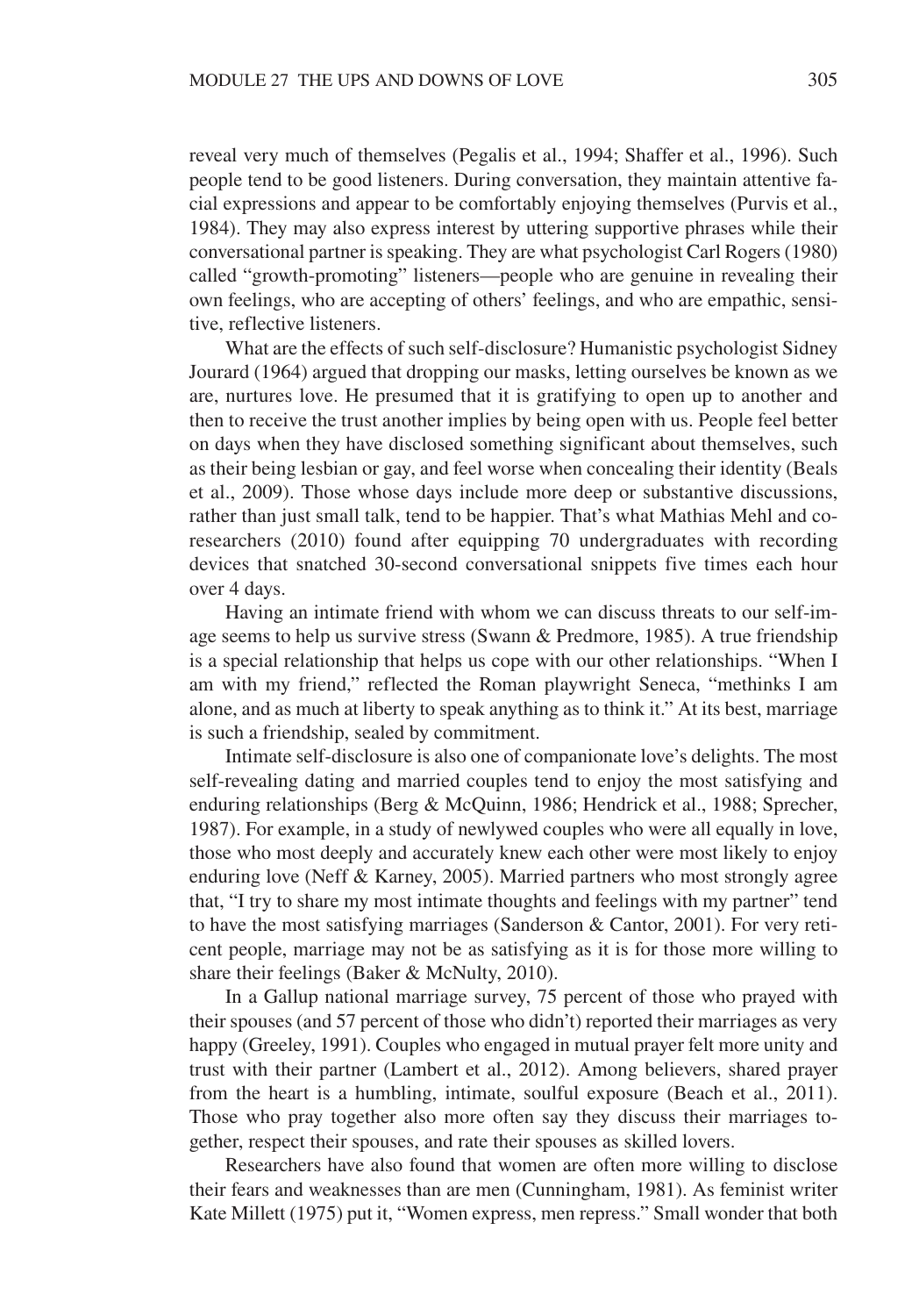men and women report friendships with women to be more intimate, enjoyable, and nurturing, and that on social networks, both males and females seem to prefer female friends (Thelwall, 2008).

Nevertheless, men today, particularly men with egalitarian gender-role attitudes, seem increasingly willing to reveal intimate feelings and to enjoy the satisfactions that accompany a relationship of mutual trust and self-disclosure. And that, say Arthur Aron and Elaine Aron (1994), is the essence of love—two selves connecting, disclosing, and identifying with each other; two selves, each retaining their individuality, yet sharing activities, delighting in similarities, and mutually supporting. The result for many romantic partners is "self–other integration": intertwined self-concepts (Slotter & Gardner, 2009).

To promote self-disclosure in ongoing dating relationships, Richard Slatcher and James Pennebaker (2006) invited one member of 86 couples to spend 20 minutes on each of 3 days writing their deepest thoughts and feelings about the relationship (or, in a control condition, writing merely about their daily activities). Those who wrote about their feelings expressed more emotion to their partners in the days following. Three months later, 77 percent were still dating (compared with 52 percent in the control group).

## *Does the Internet Create Intimacy or Isolation?*

As a reader of this college text, you are almost surely one of the world's 3 billion (as of 2015) Internet users. It took the telephone 7 decades to go from 1 percent to 75 percent penetration of North American households. Internet access reached 75 percent penetration in approximately 7 years (Putnam, 2000). You enjoy social networking, Web surfing, texting, and perhaps participating in listservs or chat rooms.



What do you think: Is computer-mediated communication within virtual communities a poor substitute for in-person relationships? Or is it a wonderful way to widen our social circles? Does the Internet do more to connect people or to drain time from face-to-face relationships? Consider the debate.

Activity 27.3

> *Point.* The Internet, like the printing press and the telephone, expands communication, and communication enables relationships. Printing reduced face-to-face storytelling, and the telephone reduced face-to-face chats, but both enable us to communicate with people without limitations of time and distance. Social relations involve networking, and the Internet is the ultimate network. It enables efficient networking with family, friends, and kindred spirits—including people we otherwise never would have found, be they fellow MS patients, St. Nicholas collectors, or Hunger Games fans.

> *Counterpoint.* True, but computer communication is impoverished. It lacks the nuances of eye-to-eye contact punctuated with nonverbal cues and physical touches. Outside of a few emoticons, electronic messages are devoid of gestures, facial expressions, and tones of voice. No wonder it's so easy to misread them. The absence of expressive emotion makes for ambiguous emotion.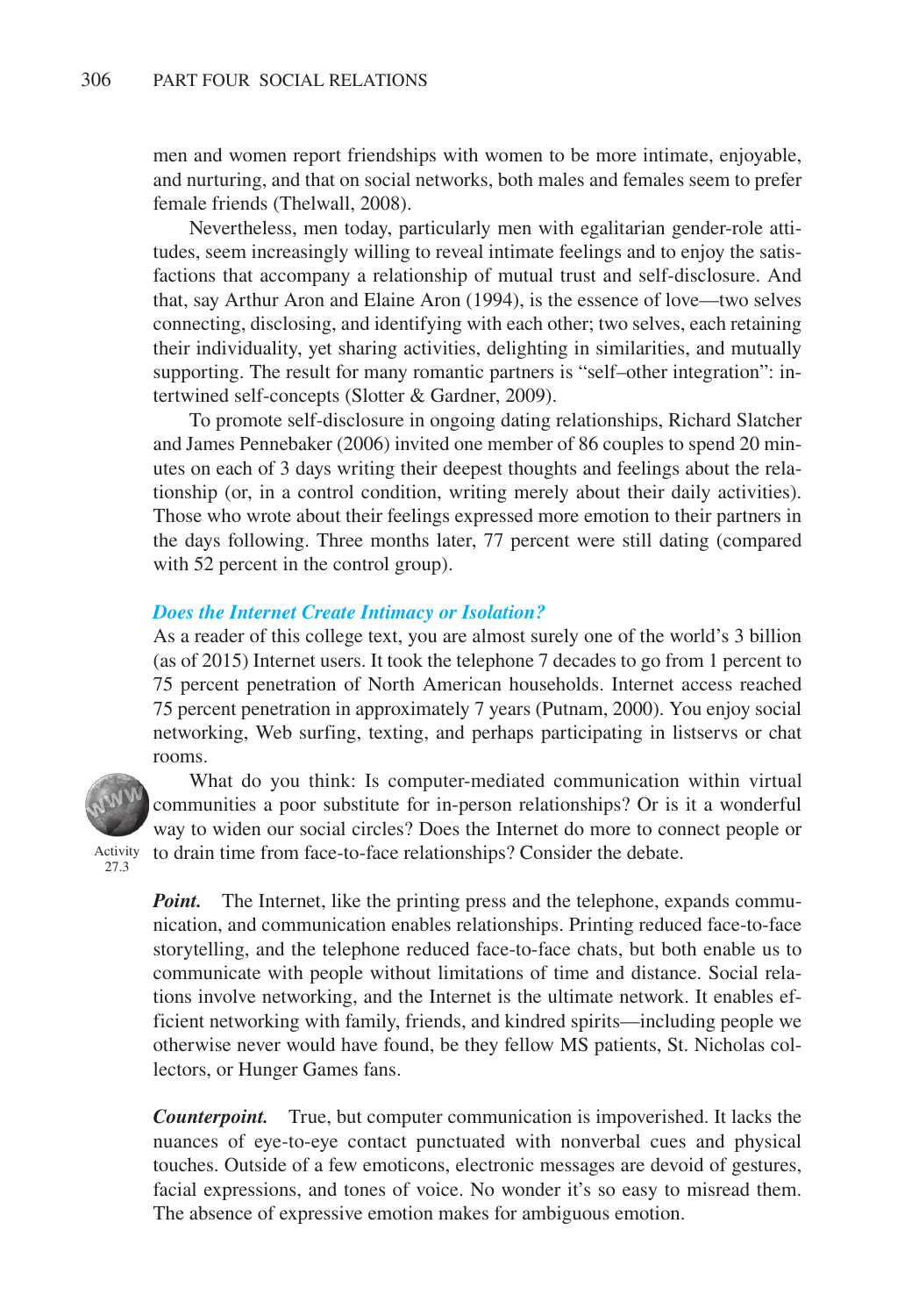For example, vocal nuances can signal whether a statement is serious, kidding, or sarcastic. Communicators often think their "just kidding" intent is equally clear, whether emailed or spoken. However, when emailed, the intent often isn't clear (Kruger et al., 2006). Thanks also to one's anonymity in virtual discussions, the result is sometimes a hostile "flame war."

A survey of 4,000 late-1990s Internet users found that 25 percent reported that their time online had reduced time spent in person and on the phone with family and friends (Nie & Erbring, 2000)—a number that might be considerably higher now. The Internet, like television, diverts time from real relationships. Internet discussions are not the same as in-person intimate conversations. Cybersex is artificial intimacy. Individualized web-based entertainment displaces getting together to play games. Such artificiality and isolation is regrettable because our ancestral history predisposes our needing real-time relationships, replete with smirks and smiles.

*Point.* But most folks don't perceive the Internet to be isolating. Two-thirds of U.S. Internet users in 2014 said online communication has strengthened their relationships with family and friends (Pew Research Center, 2014). Internet use may displace in-person intimacy, but it also displaces television watching. If oneclick cyber-shopping is bad for your local bookstore, it frees time for relationships. Telecommuting does the same, enabling people to work from home and thereby spend more time with their families.

And why say that computer-formed relationships are unreal? On the Internet, your looks and location cease to matter. Your appearance, age, and race don't deter people from relating to you based on what's more genuinely important your shared interests and values. In workplace and professional networks, computer-mediated discussions are less influenced by status and are therefore more candid and equally participatory. Computer-mediated communication fosters more spontaneous self-disclosure than face-to-face conversation (Joinson, 2001), and these disclosures are perceived as more intimate (Jiang et al., 2013).

Most Internet flirtations go nowhere. "Everyone I know who has tried online dating . . . agrees that we loathe spending (wasting?) hours gabbing to someone and then meeting him and realizing that he is a creep," observed one Toronto woman (Dicum, 2003). This experience would not surprise Eli Finkel and his fellow social psychologists (2012). Nearly a century of research on romantic compatibility leads them to conclude that the formulas of online matchmaking sites are unlikely to do what they claim. The best predictors of relationship success, such as communication patterns and other indications of compatibility, emerge only *after* people meet and get to know one another.

Nevertheless, married couples who met online were less likely to break up and more likely to be satisfied with their marriages (Cacioppo et al., 2013). Friendships and romantic relationships that form on the Internet are more likely than in-person relationships to last for at least 2 years (Bargh et al., 2002; Bargh & McKenna, 2004; McKenna & Bargh, 1998, 2000; McKenna et al., 2002). In one experiment, people disclosed more, with greater honesty and less posturing, when they met people online. They also felt more liking for people with whom they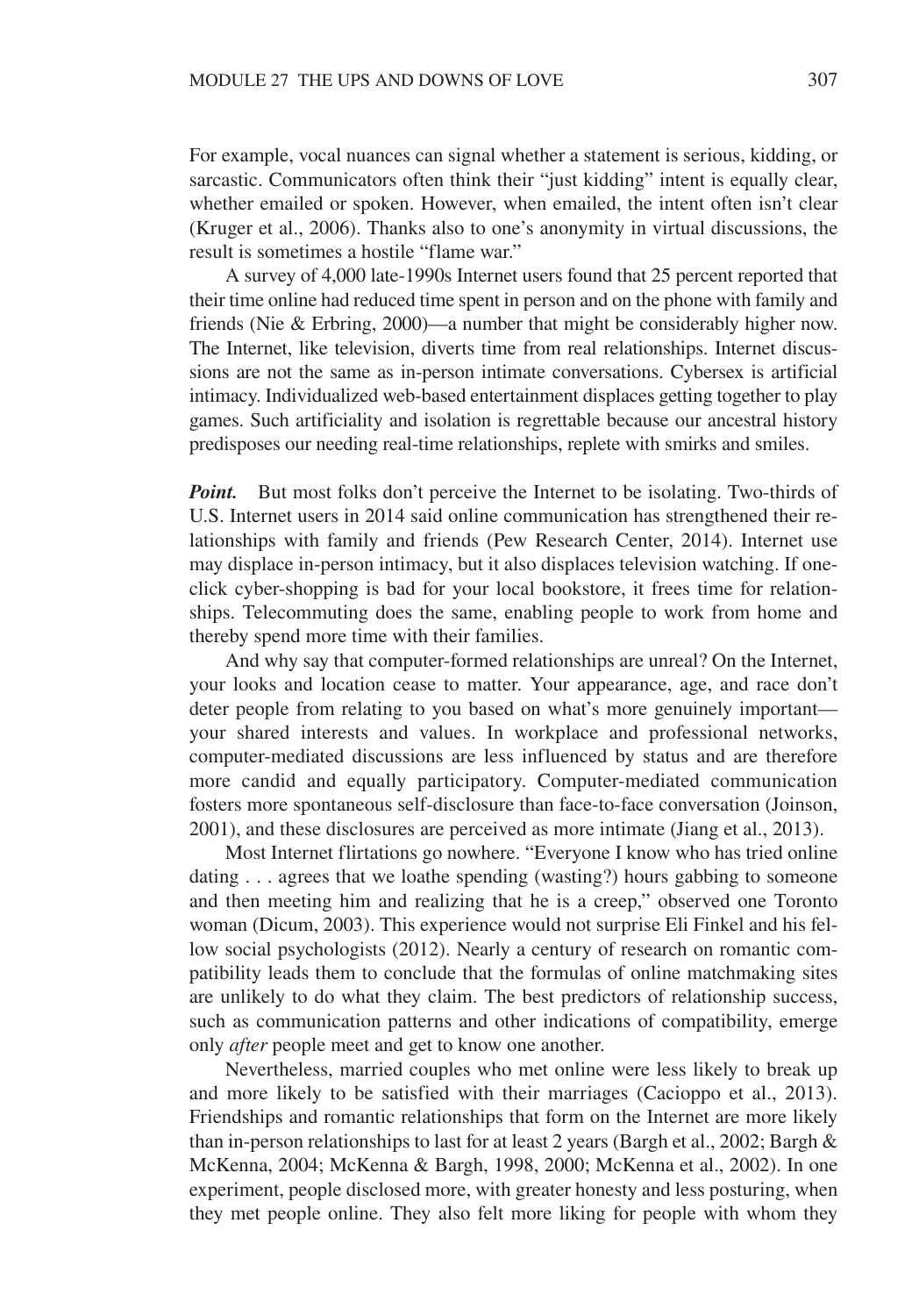conversed online for 20 minutes than for those met for the same time face-to-face. This was true even when they unknowingly met the very same person in both contexts. People surveyed similarly feel that Internet friendships are as real, important, and close as offline relationships.

*Counterpoint.* The Internet allows people to be who they really are, but also to feign who they really aren't, sometimes in the interests of sexual exploitation. Internet sexual media, like other forms of pornography, may distort people's perceptions of sexual reality, decrease the attractiveness of their real-life partner, prime men to perceive women in sexual terms, make sexual coercion seem more trivial, provide mental scripts for how to act in sexual situations, increase arousal, and lead to disinhibition and imitation of loveless sexual behaviors.

Finally, suggests Robert Putnam (2000), the social benefits of computermediated communication are constrained by "cyberbalkanization." The Internet enables those of us with hearing loss to network, but it also enables White supremacists to find one another and thus contributes to social and political polarization.

As the debate over the Internet's social consequences continues, "the most important question," says Putnam (p. 180), will be "not what the Internet will do to us, but what we will do with it? . . . How can we harness this promising technology for thickening community ties? How can we develop the technology to enhance social presence, social feedback, and social cues? How can we use the prospect of fast, cheap communication to enhance the now fraying fabric of our real communities?"

## ENDING RELATIONSHIPS

In 1971, a man wrote a love poem to his bride, slipped it into a bottle, and dropped it into the Pacific Ocean between Seattle and Hawaii. A decade later, a jogger found it on a Guam beach:

If, by the time this letter reaches you, I am old and gray, I know that our love will be as fresh as it is today.

It may take a week or it may take years for this note to find you. . . . If this should never reach you, it will still be written in my heart that I will go to extreme means to prove my love for you. Your husband, Bob.

The woman to whom the love note was addressed was reached by phone. When the note was read to her, she burst out laughing. And the more she heard, the harder she laughed. "We're divorced," she finally said, and slammed down the phone.

So it often goes. Smart brains can make dumb decisions. Comparing their unsatisfying relationship with the support and affection they imagine are available elsewhere, many relationships end. Each year, Canada and the United States record one divorce for every two marriages. As economic and social barriers to divorce weakened during the 1960s and 1970s, divorce rates rose. "We are living longer, but loving more briefly," quipped Os Guiness (1993, p. 309).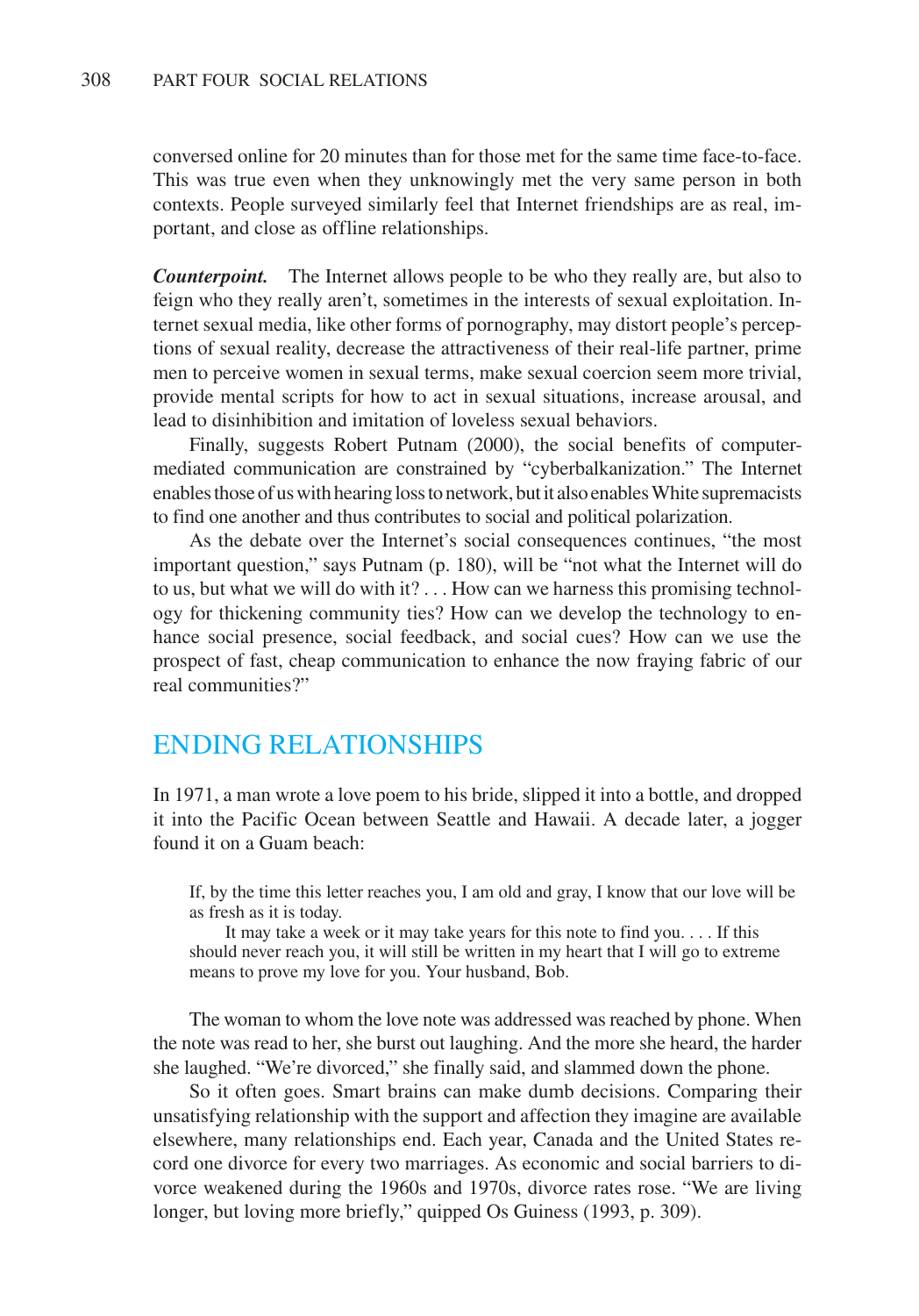## *Who Divorces?*

To predict a culture's divorce rates, it helps to know its values (Triandis, 1994). Individualistic cultures (where love is a feeling and people ask, "What does my heart say?") have more divorce than do communal cultures (where love entails obligation and people ask, "What will other people say?"). Individualists marry "for as long as we both shall love," collectivists more often for life. Individualists expect more passion and personal fulfillment in a marriage, which puts greater pressure on the relationship (Dion & Dion, 1993). In one pair of surveys, "keeping romance alive" was rated as important to a good marriage by 78 percent of American women and 29 percent of Japanese women (*American Enterprise,* 1992). Eli Finkel and his colleagues (2014) argue that marriage has become more challenging in individualistic recent times as couples expect more fulfillment from marriage but invest fewer resources in it—a potentially impossible equation.

Even in Western society, however, those who enter relationships with a longterm orientation and an intention to persist do experience healthier, less turbulent, and more durable partnerships (Arriaga, 2001; Arriaga & Agnew, 2001). Enduring relationships are rooted in enduring love and satisfaction, but also in fear of the termination cost, a sense of moral obligation, and inattention to possible alternative partners (Adams & Jones, 1997; Maner et al., 2009; Miller, 1997). For those determined that their marriage last, it usually does.

Those whose commitment to a union outlasts the desires that gave birth to it will endure times of conflict and unhappiness. One national survey found that 86 percent of those who were unhappily married but who stayed with the marriage were, when reinterviewed 5 years later, now mostly "very" or "quite" happy with their marriages (Popenoe, 2002). By contrast, narcissists enter relationships with less commitment and less likelihood of long-term relational success (Campbell & Foster, 2002).

Risk of divorce also depends on who marries whom (Fergusson et al., 1984; Myers, 2000a; Tzeng, 1992). People usually stay married if they

- ∙ married after age 20,
- ∙ both grew up in stable, two-parent homes,
- ∙ dated for a long while before marriage,
- ∙ are well and similarly educated,
- ∙ enjoy a stable income from a good job,
- ∙ live in a small town or on a farm,
- ∙ did not cohabit or become pregnant before marriage,
- ∙ are religiously committed,
- ∙ are of similar age, faith, and education.

None of those predictors, by itself, is essential to a stable marriage. Moreover, they are correlates of enduring marriages, not necessarily causes. But if none of those things is true for someone, marital breakdown is an almost sure bet. If all are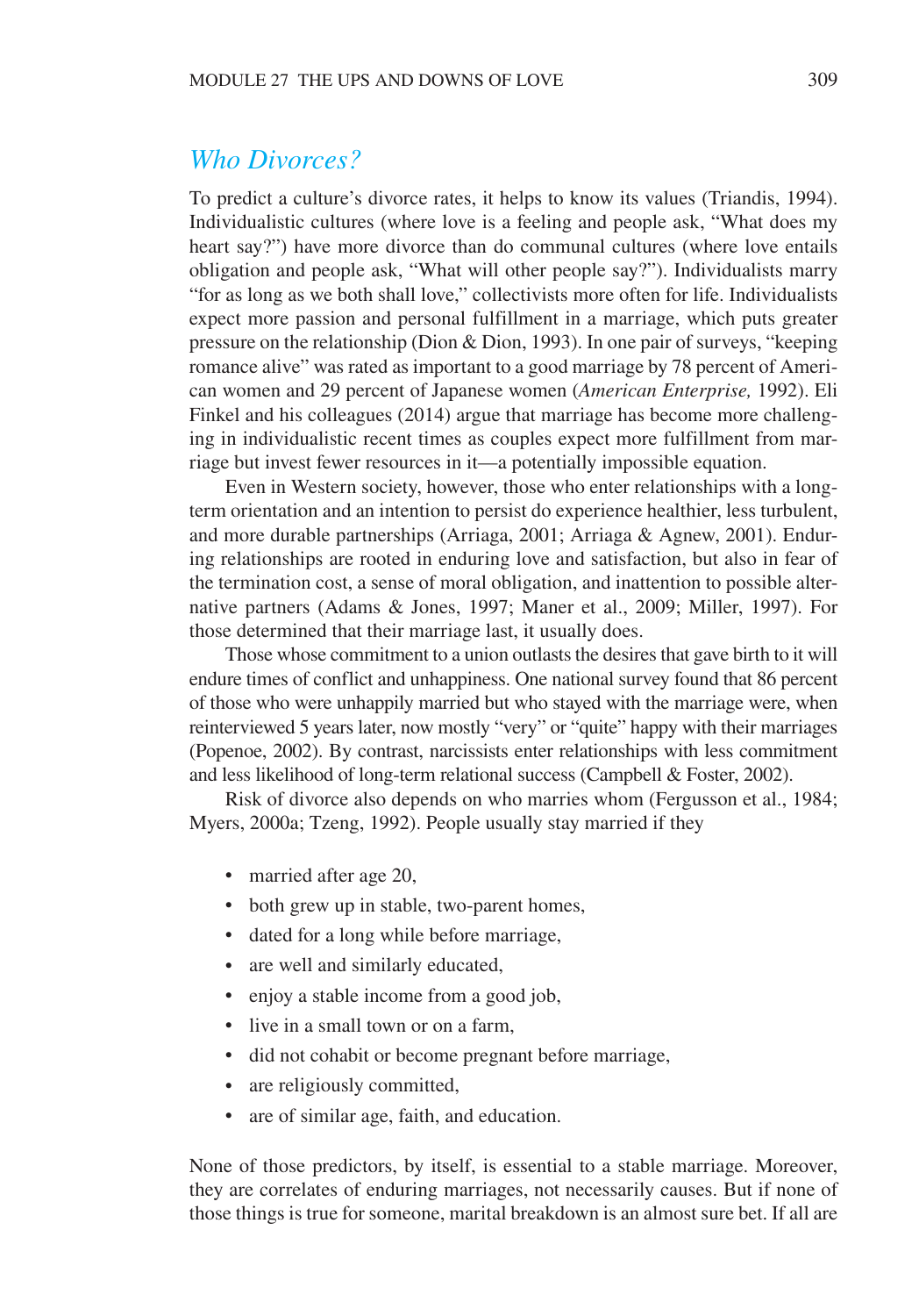true, they are very likely to stay together until death. The English perhaps had it right when, several centuries ago, they presumed that the temporary intoxication of passionate love was a foolish basis for permanent marital decisions. Better, they felt, to choose a mate based on stable friendship and compatible backgrounds, interests, habits, and values (Stone, 1977).

## *The Detachment Process*

Our close relationships help define the social identity that shapes our self-concept (Slotter et al., 2010). Thus, much as we experience life's best moments when relationships begin—when having a baby, making a friend, falling in love—so we experience life's worst moments when relationships end, with death or a broken bond (Jaremka et al., 2011). Severing bonds produces a predictable sequence of agitated preoccupation with the lost partner, followed by deep sadness and, eventually, the beginnings of emotional detachment, a letting go of the old while focusing on someone new, and a renewed sense of self (Hazan & Shaver, 1994; Lewandowski & Bizzoco, 2007; Spielmann et al., 2009). Even newly separated couples who have long ago ceased feeling affection are often surprised at their desire to be near the former partner. Deep and long-standing attachments seldom break quickly; detaching is a process, not an event.

Among dating couples, the closer and longer the relationship and the fewer the available alternatives, the more painful the breakup (Simpson, 1987). Surprisingly, Roy Baumeister and Sara Wotman (1992) report that, months or years later, people recall more pain over spurning someone's love than over having been spurned. Their distress arises from guilt over hurting someone, from upset over the heartbroken lover's persistence, or from uncertainty over how to respond. Among married couples, breakup has additional costs: shocked parents and friends, guilt over broken vows, anguish over reduced household income, and possibly less time with children. Still, each year millions of couples are willing to pay such costs to extricate themselves from what they perceive as the greater costs of continuing a painful, unrewarding relationship. Such costs include, in one study of 328 married couples, a 10-fold increase in depression symptoms when a marriage is marked by discord rather than satisfaction (O'Leary et al., 1994). When, however, a marriage is "very happy," life as a whole usually seems "very happy" (Figure 27-4).

When relationships suffer, those without better alternatives or who feel invested in a relationship (through time, energy, mutual friends, possessions, and perhaps children) will seek alternatives to exiting the relationship. Caryl Rusbult and colleagues (1986, 1987, 1998) explored three ways of coping with a failing relationship. Some people exhibit *loyalty*—by waiting for conditions to improve. The problems are too painful to confront and the risks of separation are too great, so the loyal partner perseveres, hoping the good old days will return. Others (especially men) exhibit *neglect;* they ignore the partner and allow the relationship to deteriorate. With painful dissatisfactions ignored, an insidious emotional uncoupling ensues as the partners talk less and begin redefining their lives without each other. Still others will *voice* their concerns and take active steps to improve the relationship by discussing problems, seeking advice, and attempting to change.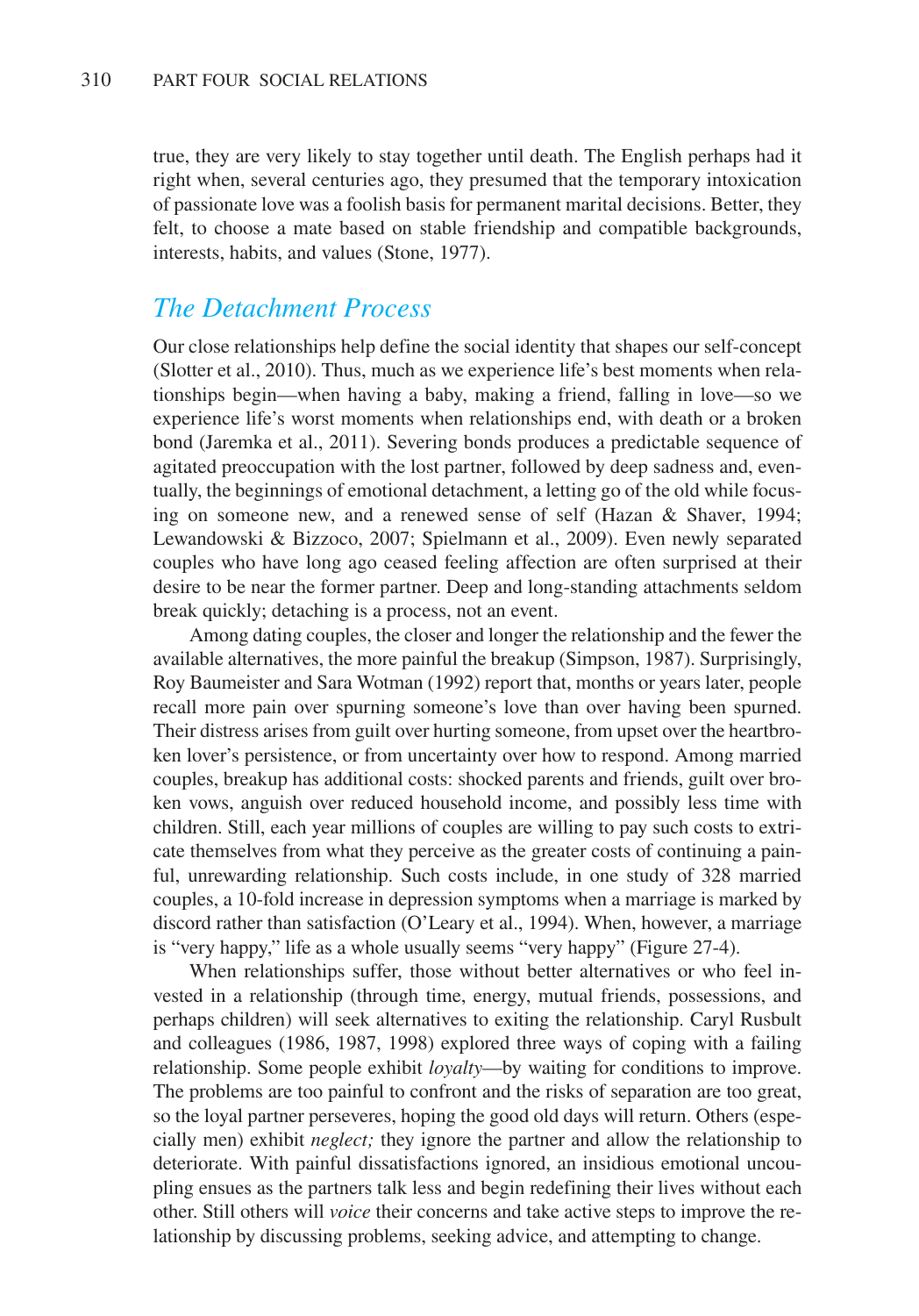

**National Opinion Research Center surveys of 31,836 married Americans, 1972–2014.** Source: Adapted from National Opinion Research Center.

Study after study—in fact, 115 studies of 45,000 couples—reveal that unhappy couples disagree, command, criticize, and put down. Happy couples more often agree, approve, assent, and laugh (Karney & Bradbury, 1995; Noller & Fitzpatrick, 1990). After observing 2,000 couples, John Gottman (1994, 1998, 2005) noted that healthy marriages were not necessarily devoid of conflict. Rather, they were marked by an ability to reconcile differences and to overbalance criticism with affection. In successful marriages, positive interactions (smiling, touching, complimenting, laughing) outnumbered negative interactions (sarcasm, disapproval, insults) by at least a 5-to-1 ratio.

It's not distress and arguments that predict divorce, add Ted Huston and colleagues (2001) from their following of newlyweds through time. (Most newlyweds experience conflict.) Rather, it's coldness, disillusionment, and hopelessness that predict a dim marital future. This is especially so, observed William Swann and associates (2003, 2006), when inhibited men are coupled with critical women.

Successful couples have learned, sometimes aided by communication training, to restrain the poisonous put-downs and gut-level reactions and to think and behave more positively (McNulty, 2010). They fight fairly (by stating feelings without insulting). They depersonalize conflict with comments such as, "I know it's not your fault" (Markman et al., 1988; Notarius & Markman, 1993; Yovetich & Rusbult, 1994). Couples randomly assigned to think less emotionally and more like an observer during fights were later more satisfied with their marriages (Finkel et al., 2013). Would unhappy relationships get better if the partners agreed to *act* more as happy couples do—by complaining and criticizing less? By affirming and agreeing more? By